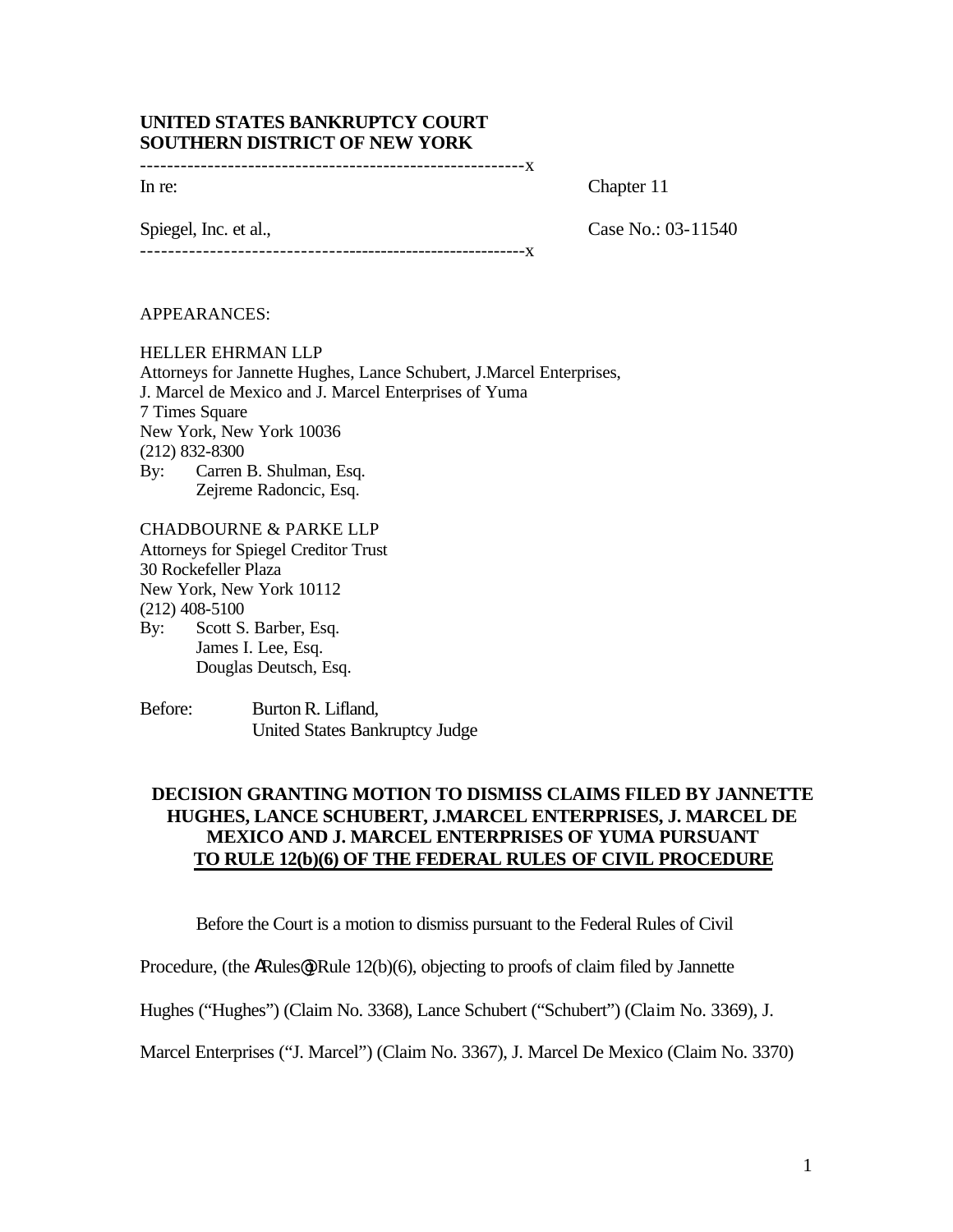and J. Marcel Enterprises of Yuma, Inc. (Claim No. 3366) (collectively, "Marcel" or the "Marcel Parties").

### **Background**

Marcel performed manufacturing services for Eddie Bauer, Inc. ("Eddie Bauer") dating back to 1985 in Seattle, Washington, pursuant to various manufacturing agreements. On March 17, 2003, Spiegel, Inc. ("Spiegel") and certain of its direct and indirect subsidiaries, including Eddie Bauer, Inc. (collectively, "Debtors"), filed a voluntary petition in this Court for relief under the United States Bankruptcy Code. On October 1, 2003, the Marcel Parties filed the five proofs of claim totaling \$2 million.

Attached to each proof of claim is a copy of a state court complaint (the "Complaint") that was filed in the Superior Court of Washington on March 3, 2004. The Complaint asserts causes of action against Eddie Bauer for breach of contract, breach of implied contract and breach of the implied covenant of good faith and fair dealing based on the allegation that Eddie Bauer notified them in June 2000 that they were terminating all contract work with Marcel. The crux of the Marcel Parties' claims is that sometime in 1992, the Debtor allegedly induced Marcel to build a manufacturing facility in Mexico. Marcel alleges that Eddie Bauer represented that if Marcel built the manufacturing facility in Mexico, "Eddie Bauer would keep their facility busy all year, every year." Declaration of Lance Schubert at ¶ 17. Further, Marcel alleges that Eddie Bauer assured them "that [Marcel] had nothing to worry about since Eddie Bauer would provide them with constant work and so long as the provisions of the North American Free Trade Act remained in place and would protect their business in the event of any change in that status." State Court Complaint at ¶¶ 3.5-3.7. None of these alleged agreements were in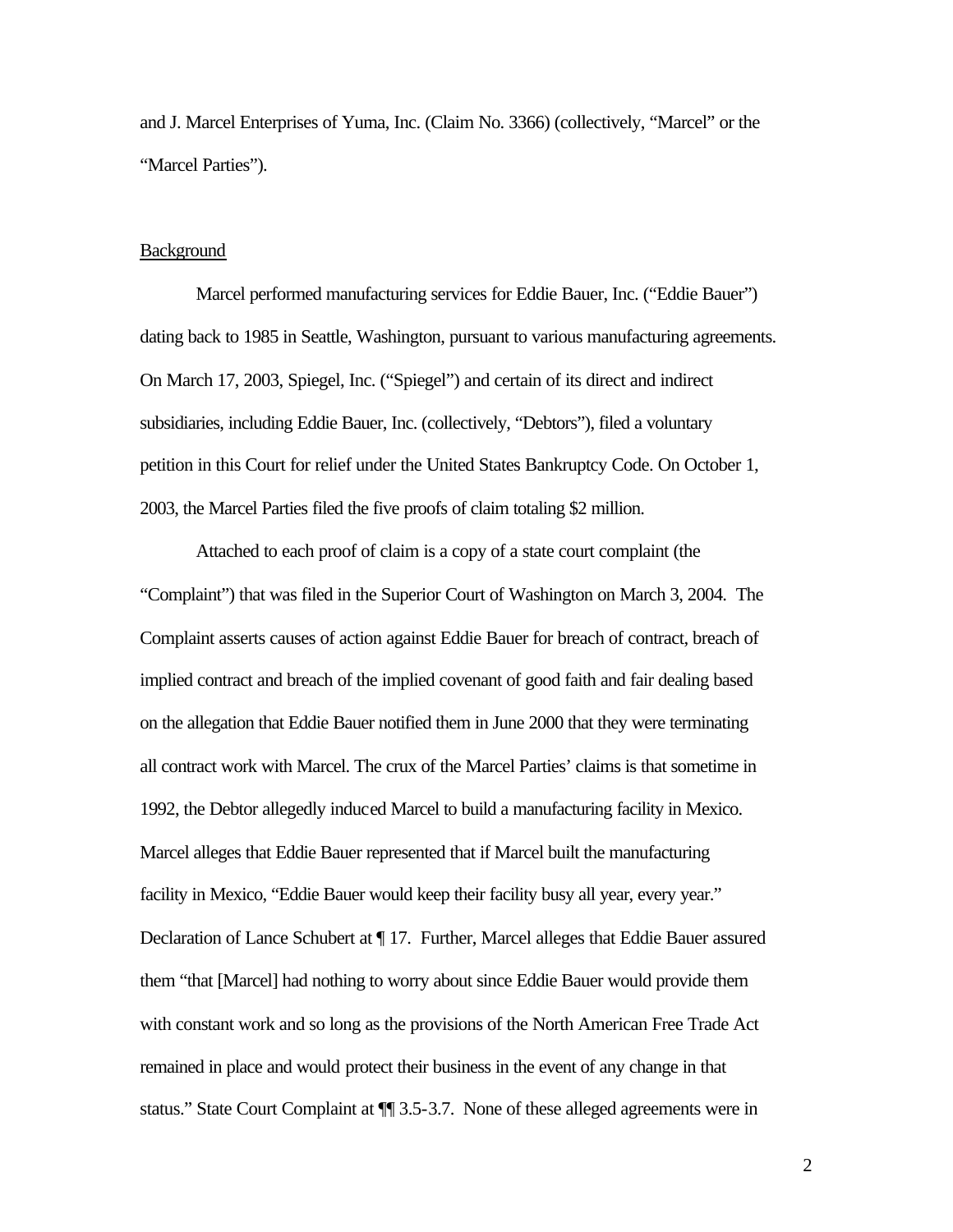writing and there are no documents evidencing these alleged commitments. Instead, the Marcel Parties allege that the representations constitute an enforceable oral agreement. Based upon these oral "assurances" the Marcel Parties contend that Schubert and Hughes formed J. Marcel de Mexico and J. Marcel Enterprises of Yuma, Inc., through which the respective entities constructed manufacturing facilities in San Luis, Mexico and Yuma, Arizona (the "Manufacturing Facilities"). After the Manufacturing Facilities were opened, the Debtors regularly placed orders with Marcel for work to be completed in those plants. Since Marcel began manufacturing products for Eddie Bauer in 1985, orders were placed with Marcel through various manufacturing agreements which contained the type and number of products ordered, the price and the delivery specifications. In June 2000, Eddie Bauer notified Marcel that it would not be placing any more orders with Marcel. No further manufacturing agreements were entered into after that point.

On September 15, 2004, the Creditor's Trust (the "Trust"), as successor to the Debtors, filed the Fourteenth Omnibus Objection to Proofs of Claim (the "Objection") requesting that the Court expunge and disallow certain claims, including the claims filed by the Marcel Parties, on the grounds that there is no basis for liability and that the claims are duplicative of each other. On February 15, 2005, the Marcel Parties filed their response to the Objection, asserting that the Trust made no showing to overcome the *prima facie* validity of the Claims. On November 15, 2005, the Trust filed a supplement to the Objection along with a motion to dismiss pursuant to Rule 12 (b)(6) (the "Motion"). On January 2, 2006, the Marcel Parties filed a response to the Motion, contending, among other things, that the Motion was procedurally improper and that manufacturing agreements in effect at the time of the alleged breach (the "Manufacturing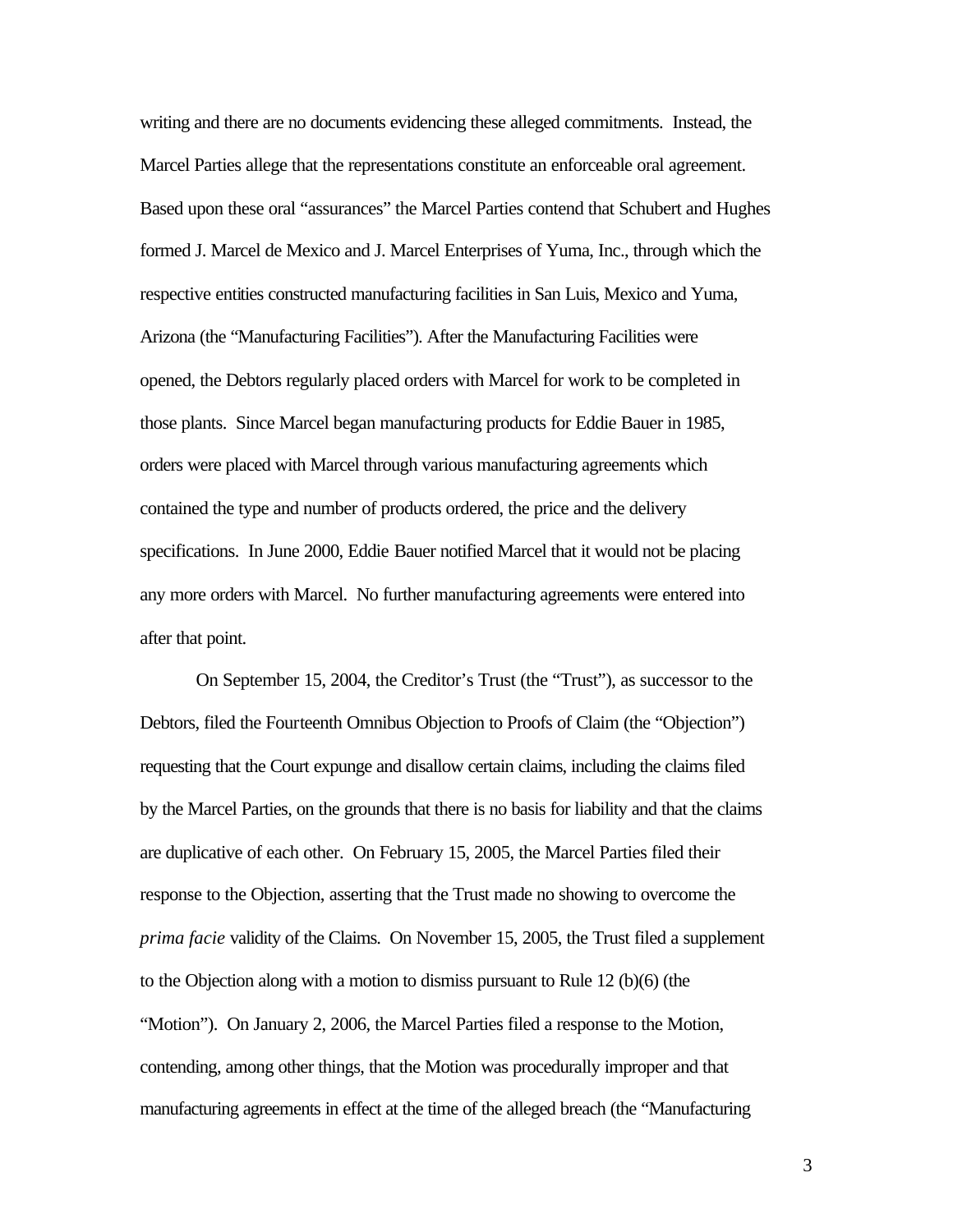Agreements") attached to the Motion should not be considered by the Court in deciding the Motion.

### **Discussion**

Rule 12(b)(6), which is made applicable to this proceeding by Rule 7012(b) of the Federal Rules of Bankruptcy Procedure (the ABankruptcy Rules@), enables a defendant to move to dismiss a complaint on the ground that it fails to state a claim upon which relief may be granted. Fed. R. Civ. P. 12(b)(6); Fed. R. Bankr. P. 7012(b). A motion to dismiss must be denied unless it Aappears beyond doubt that the plaintiff can prove no set of facts in support of its claim which would entitle it to relief.@ Conley v. Gibson, 355 U.S. 41, 57 (1957). All well-pled factual allegations must be read by the court as true and construed in a light most favorable to the plaintiff. Id.

Documents whose terms and effect are relied upon by the plaintiff in drafting the complaint may be considered on a motion to dismiss, even if the documents are not submitted as exhibits by the plaintiff. See Gryl ex rel. Shire Pharmaceuticals Group PLC v. Shire Pharmaceuticals Group PLC, 298 F.3d 136, 140 (2d Cir. 2002) ("We are also free to consider documents that are incorporated into the complaint by reference or attached to the complaint as exhibits, or whose terms and effect are relied upon by the plaintiff in drafting the complaint"); Chambers v. Time Warner, Inc., 282 F.3d 147, 152- 54 (2d Cir. 2002). Here, the Complaints were attached to the Marcel Parties' proofs of claim and the Complaints refer to the Manufacturing Agreements, which the Trust attached to its Motion, and are the basis for their claims, and thus the Court may properly consider the Complaints and the Manufacturing Agreements.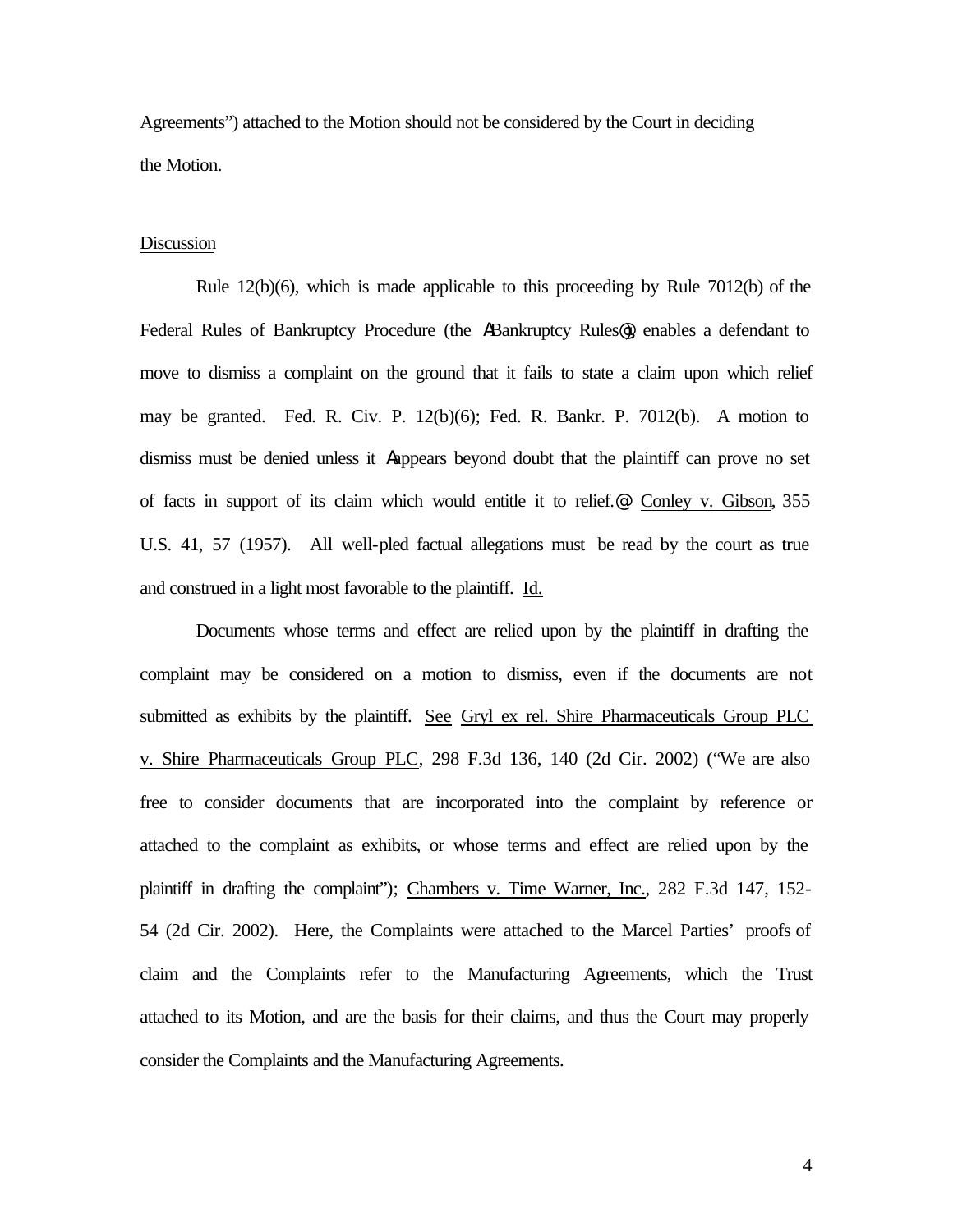In addition, when the right to file a motion to dismiss is preserved by filings preceding the motion to dismiss, courts have held that subsequent motions to dismiss are proper. See Allianz Ins. Co. v. Otero, 2003 WL 262335, \*3 (S.D.N.Y. Jan. 30, 2003); Zebrowski v. Denckla, 630 F. Supp. 1307, 1309 n.1 (E.D.N.Y. 1986). See also In re WorldCom, Inc., 322 B.R. 530 (Bankr. S.D.N.Y. 2005). In the current case, the Trust preserved its right to otherwise move for relief in the Fourteenth Omnibus Objection to Claims. See Fourteenth Omnibus Objection, at ¶ 11.

Moreover, an objection to a claim is a "contested matter" governed by Bankruptcy Rule 9014, which allows the bankruptcy court "at any stage in a particular contested matter to direct that one or more of the rules applicable to adversary proceedings apply." See Iannochino v. Rodolakis (In re Iannochino), 242 F.3d 36, 42  $(1<sup>st</sup> Cir. 2001)$  citing Fed. R. Bankr.P. 9014, 7001; Internal Revenue Service v. Taylor (In re Taylor), 132 F.3d 256, 260 (5<sup>th</sup> Cir.1998) ("An objection to a proof of claim serves to initiate a contested matter and thereby serves the purpose of putting the parties on notice that litigation is required to resolve the objection and to make a final determination on the allowance or disallowance of the claim."); cf. In re Stavriotis 977 F.2d 1202, 1204 ( $7<sup>th</sup>$ Cir. 1992) ("Bankruptcy Rule 9014 permits a court, at its discretion, to extend Rule 7015 to contested matters as well as adversary proceedings.")

At bottom, regardless of the procedure, the pleadings before the Court go to the merits of the claims, which all parties want the Court to address. Accordingly, the procedural objections are overruled.

### THE MERITS

#### *Oral Contract*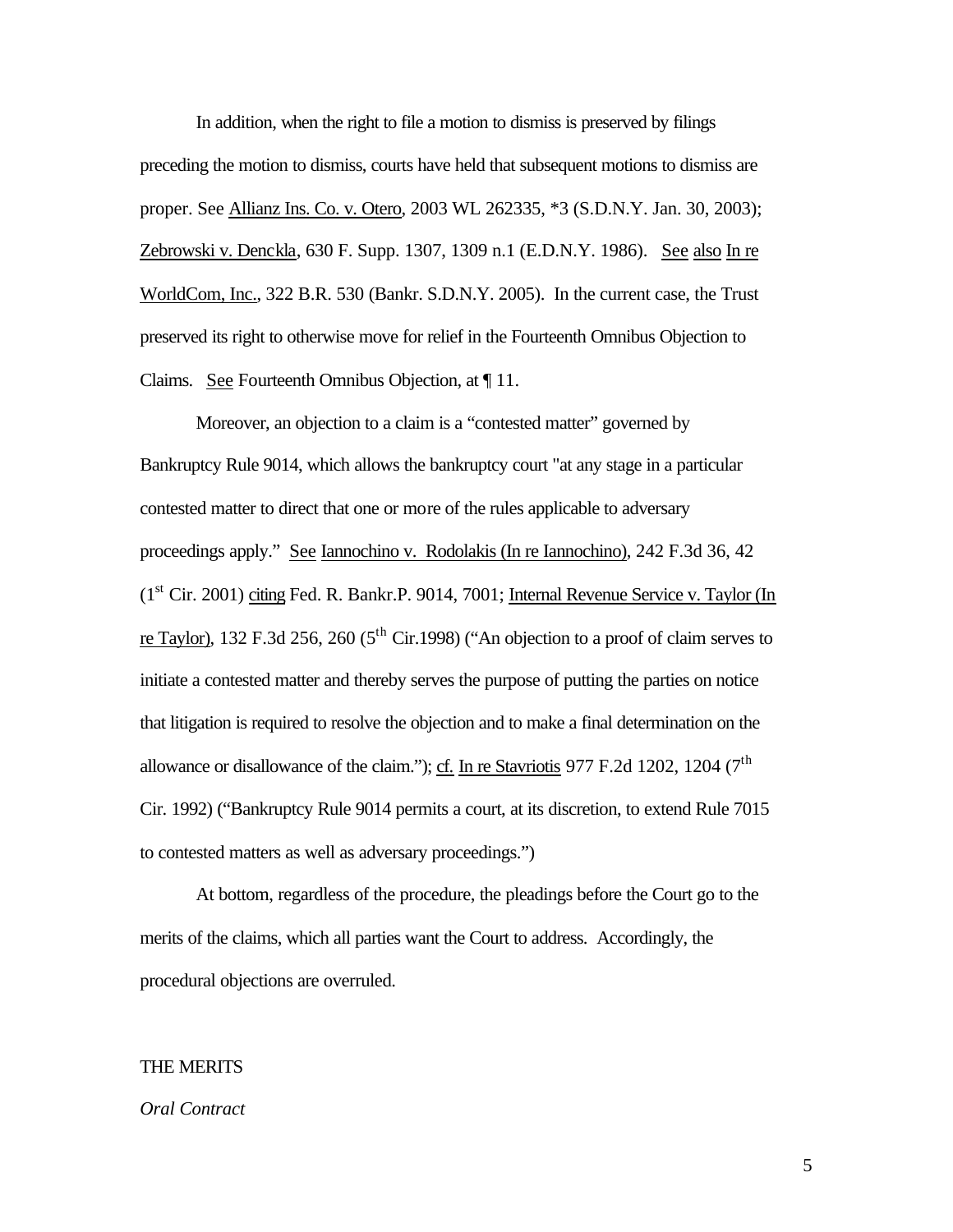The Trust objects to claims filed by the Marcel Parties because they are allegedly based on oral assurances, and there are no written documents supporting the assertion that an agreement exists. The Trust contends that the business relationship between the parties was governed by the Manufacturing Agreements, which are wholly integrated and preclude the consideration of oral agreements. Marcel contends that aside from the Manufacturing Agreements, the oral assurances amount to an implied contract that are not within the Statute of Frauds and may be enforced. Alternatively, should the Court find that the Manufacturing Agreements are sufficiently related to the subject matter, Marcel asserts that parol evidence should be considered and will establish that the parties agreed Marcel would operate manufacturing plants in Mexico and Arizona for the benefit of Eddie Bauer. Additionally, and in response to the Motion, the Marcel Parties add a new theory of recovery, promissory estoppel.

Under Washington law, $<sup>1</sup>$  if "performance [of a contract] is possible within one</sup> year, however unlikely that may be, the agreement is not within the statute of frauds" and it is "legally immaterial that the actual period of performance exceeded one year." See Malner v. Carlson, 128 Wash. 2d 521, 534 (1996). Washington law recognizes implied contracts. "The party asserting the existence of the contract must prove that the terms of the contract are stated, agreed upon, and that the parties intended the terms to be a binding agreement . . . ." Keystone Land & Dev. Co. v. Xerox Corp., 353 F.3d 1070, 1073 (9th Cir. 2003). The party asserting an implied contract must prove the essential facts of the contract including "the existence of a mutual intention . . . . The essential

 $\overline{a}$ 

<sup>1</sup> The manufacturing agreements are governed by Washington state law. See Exhibit 1 to the Lee Aff. It appears that Washington state law would apply even in the absence of the manufacturing agreements because both principal plaintiffs (Schubert and Hughes) and the Debtor are Washington citizens. See In re Gatson & Snow, 243 F.3d 599 (2d Cir. 2001).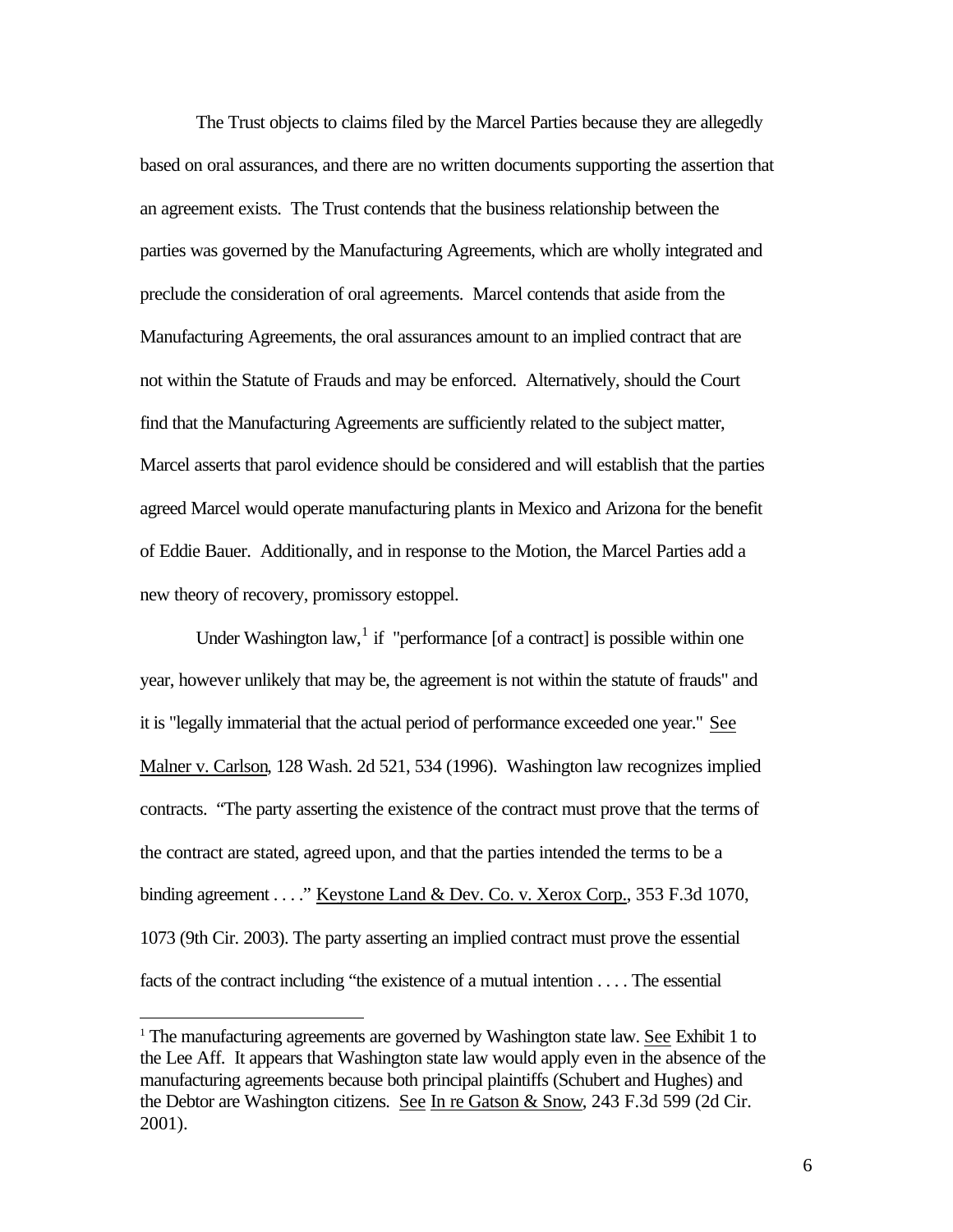elements of a contract are the subject matter of the contract, the parties, the promise, the terms and conditions, and (in some but not all jurisdictions) the price or consideration." Bogle and Gates, P.L.L.C. v. Holly Mountain Resources, 32 P.3d 1002, 1004 (Wash. Ct. App. 2001) (quotations omitted).

Arguably, the Statute of Frauds imbedded in the Uniform Commercial Code (the "UCC") would be applicable here. UCC Article 2 applies to transactions in goods. U.S. Engine, Inc. v. Roberts, 2003 WL 22230139 (Wash. App. Div. 1). The manufacturing agreements relate to articles of clothing, which are goods, so this contract may fall under Article 2. According to the Restatement of Contracts, "[t]he fact that one or more terms of a proposed bargain are left open or uncertain may show that a manifestation of intention is not intended to be understood as an offer or as an acceptance." RESTATEMENT OF CONTRACTS, § 33. Because the terms alleged to constitute an oral

The Trust urges the Court to find that because the agents of the Debtor allegedly assured the Marcel Parties that Eddie Bauer would keep Marcel busy every year and year-round this oral agreement couldn't possibly be performed in under one year and therefore is within the Statute of Frauds. Claimants argue that this agreement could have been performed in less than one year and therefore this contract is not within the Statute of Frauds. Because the alleged terms of this oral agreement are so vague, it is unclear how a determination in this regard could be made.

contract in this instance are so vague, however, it is unclear if Article 2 would apply.

Moreover, even if all the allegations in the proof of claim were true, the Marcel Parties have not established any essential terms of an oral contract. Their claim rests on oral assurances and does not constitute an enforceable contract, therefore, the Court declines to find that any implied, oral agreement was entered into. The parties did enter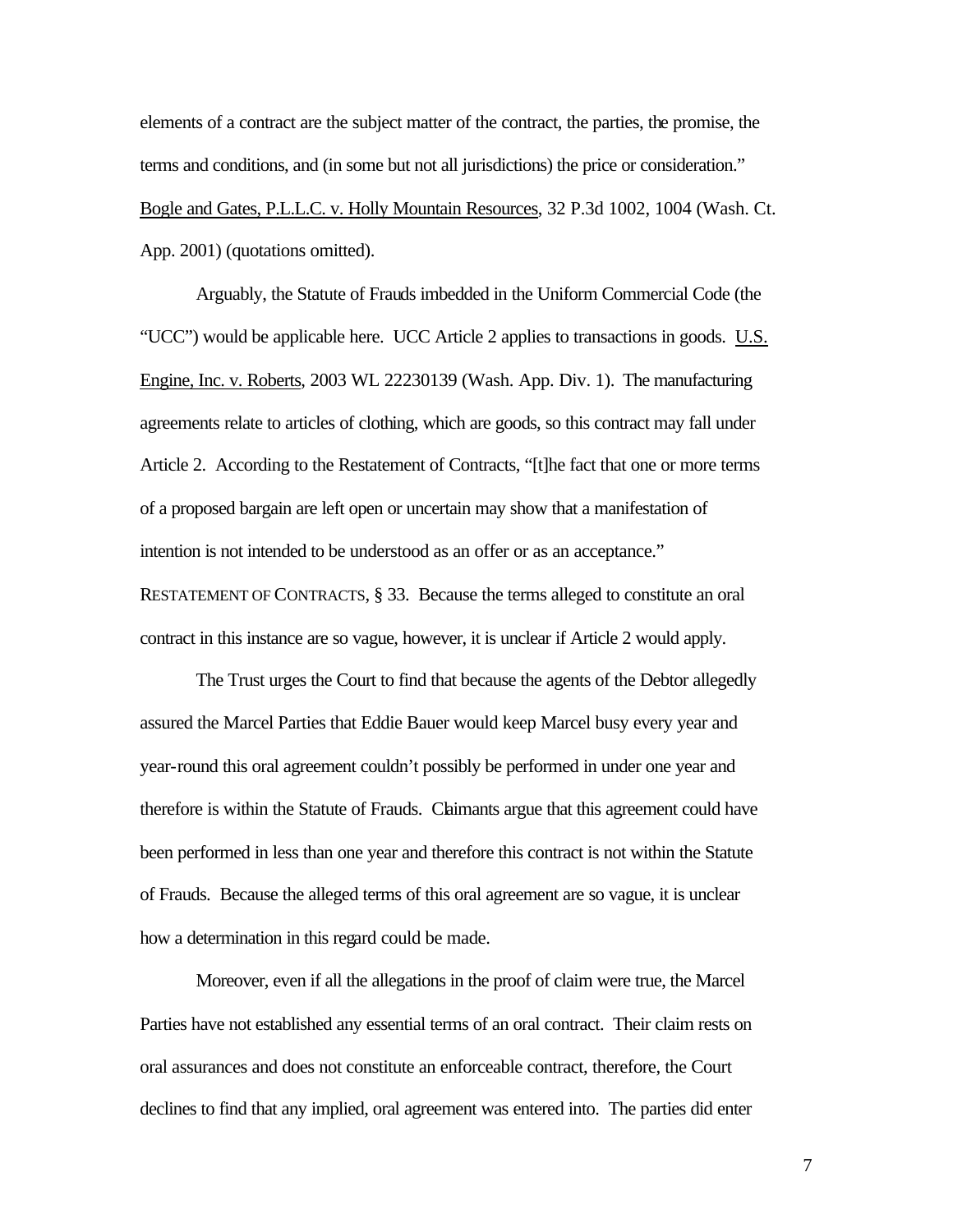into numerous manufacturing agreements for work to be completed at the Mexico and Arizona plants. These written contracts included the required terms of a contract- the quantity and price of the items to be manufactured. The Marcel Parties did not assert that these contracts were breached. $2$ 

Marcel suggests that the Manufacturing Agreements do not illustrate the true relationship between the two parties and that the integration clause in the Manufacturing Agreements do not preclude the introduction of parol evidence as a supplement to the purchase orders. The Manufacturing Agreements, however, relate to orders for the Mexico and Yuma, Arizona plants, and therefore any terms relating to manufacturing at those plants would have to be included in the Manufacturing Agreements because they are completely integrated.

The Manufacturing Agreements state: "This contract . . . contains all representations and agreements of the parties hereto. Any modification or alteration of this agreement shall be in writing signed by both parties." Washington courts have held that parole agreements should be given effect rather than permit boilerplate terms of a contract when it appears the integration clause is contrary to the parties' intentions. See Black v. Evergreen Land Developers, 75 Wash. 2d 241, 249 (Wash. 1969); see also Banner Bank v. Metrophone Telecommunications Inc., 2004 Wash. App. LEXIS 2448 (Wash. Ct. App. 2004). Since no definite terms of any alleged oral agreement have been alleged here, I find that the integration clause in the Manufacturing Agreements are not

 $\overline{a}$ 

 $2<sup>2</sup>$  At the hearing before the Court on January 19, 2006, the Marcel Parties requested that the Court permit an amendment to their proof of claim to include damages for two outstanding manufacturing agreements that were allegedly breached when Marcel was informed that there would be no further orders placed for manufacture at the Mexican Facility. Marcel asserts that this work stoppage caused the Mexican facility to shut-down and Marcel was forced to complete the manufacturing under the two outstanding agreements at facilities in the United States, at a higher cost to Marcel. The alleged breach of the two agreements bear no relation to the theories advanced in the contested claims and the Court denied this request to amend.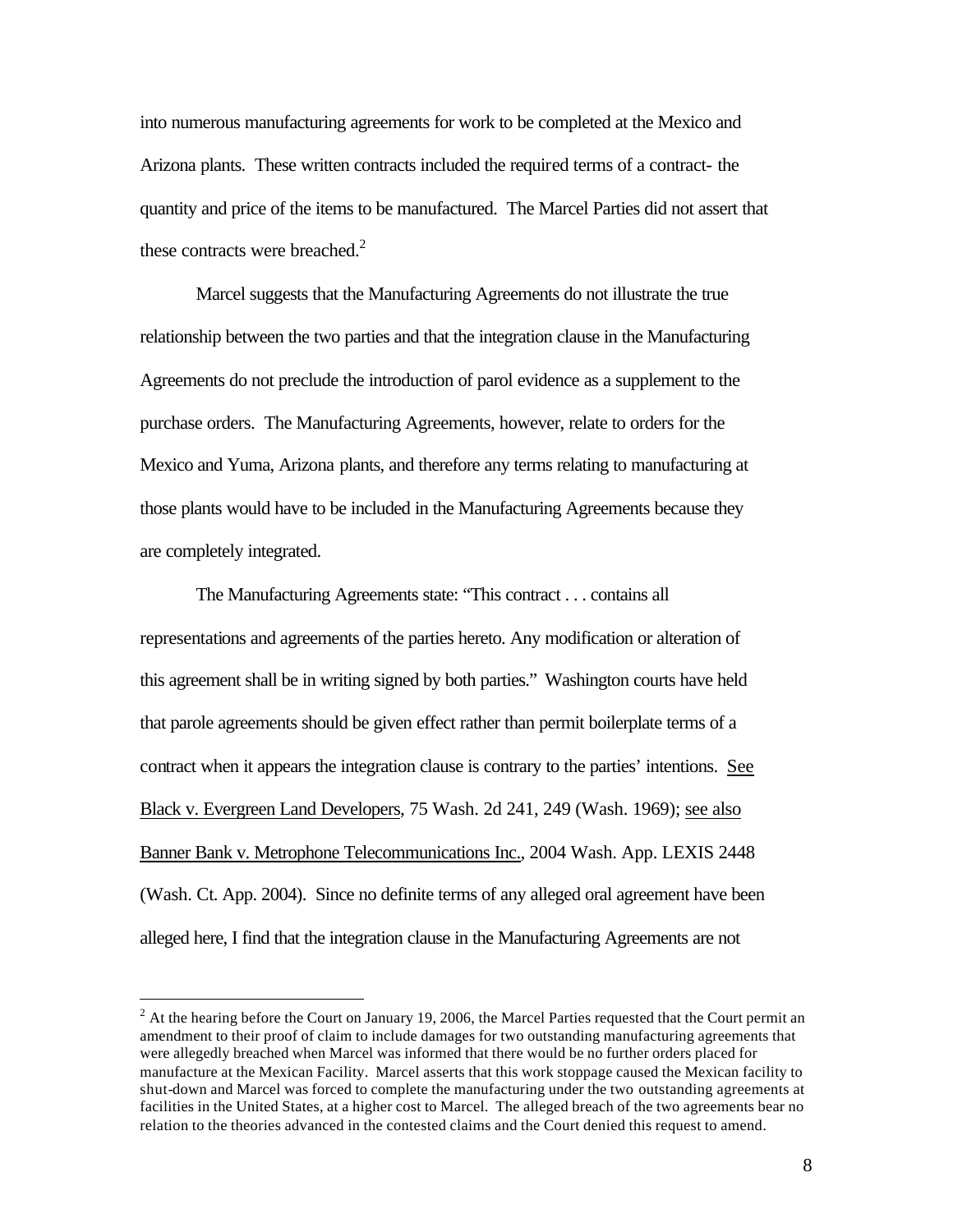contrary to the actual agreement of the parties. "If parties to an integrated written contract have a secret handshake agreement to contrary terms, it is the written agreement the courts will enforce." Lopez v. Reynoso, 129 Wash. App. 165, 177 (Wash. Ct. of Appeals 2005).

In Hearst Communications, Incorporated v. Seattle Times Company, the Supreme Court of Washington stated, "we have explained that surrounding circumstances and other extrinsic evidence are to be used 'to determine the meaning of specific words and terms used' and not to 'show an intention independent of the instrument" or to "vary, contradict or modify the written word.' 154 Wash.2d 493, 503 (2005), citing Hollis v. Garwall, 137 Wash.2d 683 (1999). In this case, since the manufacturing agreements were completely integrated, any terms allegedly agreed to relating to the same subject matter of the manufacturing agreements that were not included in the agreements may not be considered.

I find that the purchase orders executed by the parties were completely integrated and therefore parol evidence may not be considered to prove any terms contradictory to the terms of the written, executed contracts.

#### *Promissory Estoppel*

Under Washington law, to obtain recovery based on promissory estoppel a party must establish that a promise was made upon which the promisor reasonably expected the promisee to rely in changing its position, and the promisee did, in fact, change its position justifiably relying upon the promise, in such a manner that injustice can be avoided only by enforcement of the promise. See King v. Riveland, 125 Wash. 2d 500 (1994). Washington courts have found that for promissory estoppel to apply, the terms of the promise made must be clearly established. Irvin Water District No. 6 v. Jackson